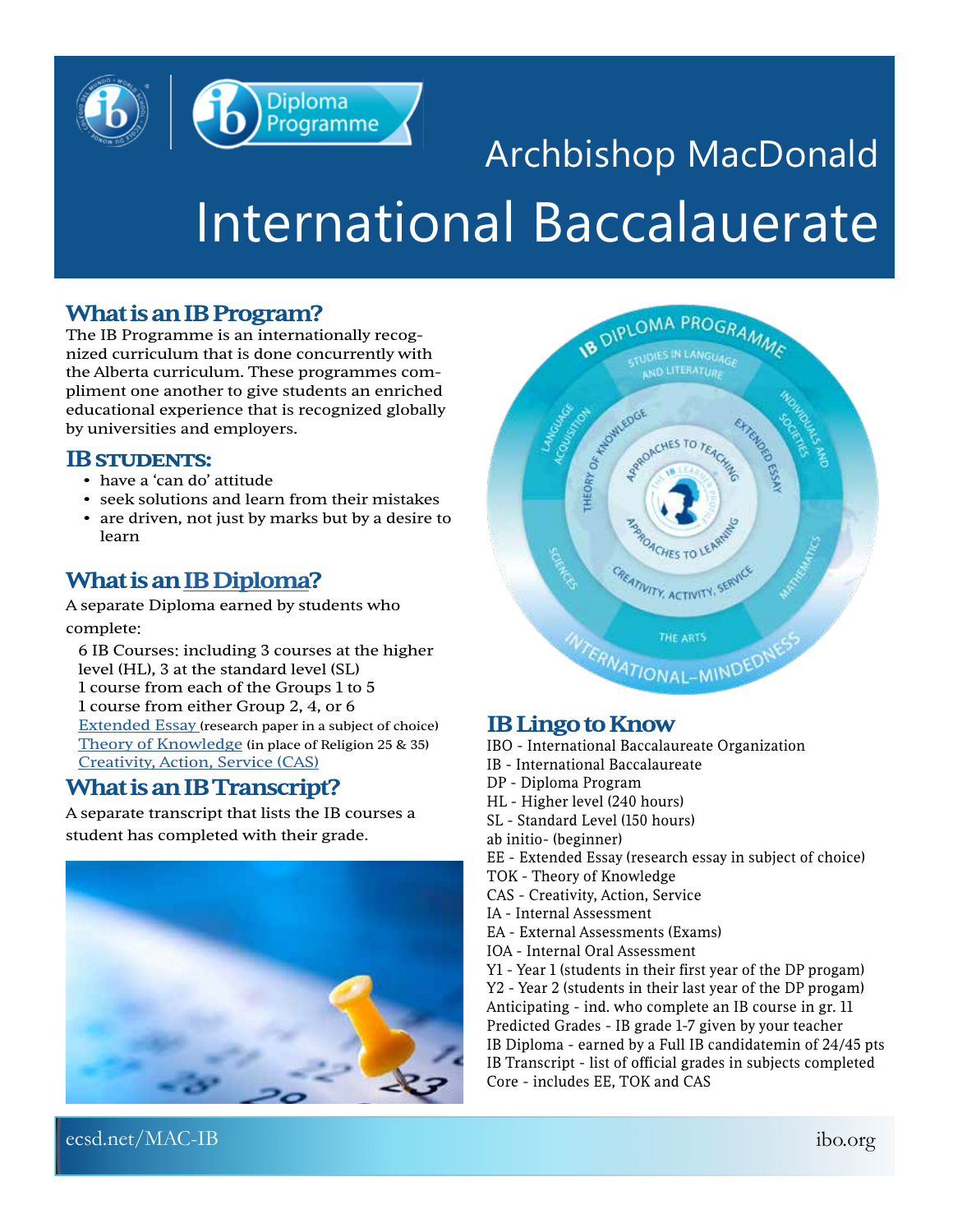

## Course Options & Schedule

#### **IB Courses Offered**

Group 1: English A: Literature HL Group 2: French B SL or HL, Spanish ab initio Group 3: Western World History HL Group 4: Biology HL, Chemistry SL, Physics HL Group 5: Mathematics: Analysis & Approaches SL Group 6: Visual Arts SL or HL, Theater SL or HL

Course offerings are based on those that align most closely with the Alberta curriculum.

#### **Pre IB & Enhanced Programming**

The Academically Enhanced Program at MAC integrates the IB philosophy into instruction to prepare students for success not only in the IB program but also in the Alberta Program. Emphasis on the IB learner profile and approaches to learning are used across curriculums to prepare students for post secondary success.

#### **[IB Learner Profile](https://www.ibo.org/benefits/learner-profile/)**

IB learners strive to be: inquirers, knowledgeable, thinkers, communicators, principled, openminded, caring, risk-takers, balanced, reflective.

These attributes encourage a holistic approaches to [learning with a focus on both academic an](https://www.ibo.org/benefits/learner-profile/)d personal growth.





#### **Anticipating an IB Course - Fast Track**

Students are encouraged to anticipate completion of an IB course and/or a 30 level diploma course in their grade 11 year in order to alleviate pressure in their grade 12 year.

#### **Considerations:**

- are 2 or 3 sciences needed
- only IB SL courses can be anticipated
- check university entrance requirements
- complete one or two 20 level courses in grade 10
- choose from the following options: French, Spanish, Art, Drama, PE
- complete either French 30IB SL or Chemistry 30IB SL in grade 11 AND one science at the 30 level

#### **How will IB affect my grades?**

IB content that is not a part of the Alberta curriculm is assessed formatively. Most content from the IB and AB curriculums overlap, and the elevated discussions and alternative approaches practiced offer students the opportunity to excel in their classes. The IB curriculum is complimentary, not necessarily more difficult.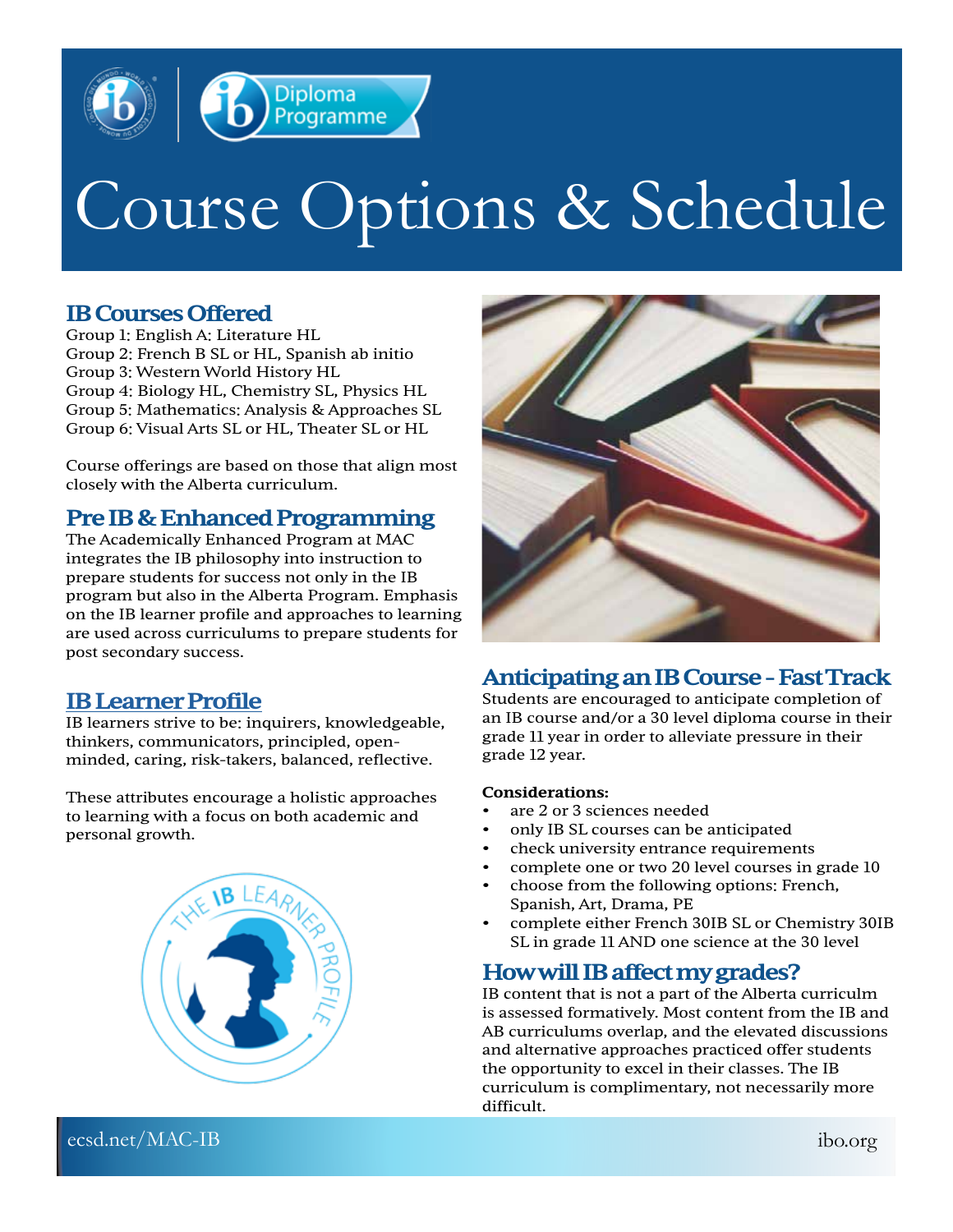

# Recognition & Benefits

#### [CAS Creativity, Action, Service](https://www.ibo.org/programmes/diploma-programme/curriculum/creativity-activity-and-service/cas-projects/)

IB encourages students to engage in experiences that help them become active, compassionate individuals who strive to make themselves better and the world they live in.

- CAS is completed over an 18 month period
- minimum of one student lead project
- meet scholarship & award criteria
- have balance in personal & academic life

#### Will I have time for extra curricular?

Absolutely! Being involved in extra curricular activities is a key component of IB.

IB students are often heavily involved in athletics, the arts, music, drama, social justice and student leadership. Students participate in a range of activities both within the school and the wider community.

These experiences develop valuable skills that help students stand out when applying for awards and scholarships.

#### Research, Writing & Lab Skills

Students practice skills required in post secondary including:

- writing research questions
- academic research & citation
- lab design & experimentation
- independent research & study
- academic writing across subject areas
- access to seminars at the U of A libraries





#### Teacher Professionalism & Expertise

IB teachers are dedicated to learning and complete certifications to teach IB curriculums. IB teachers have the opportunity to be a part of a global community of educators who work collaboratively to develop student resources & moderate IB assessments.

#### Strengths of an IB Education

IB students develop transferable and lifelong skills and attributes such as critical thinking, international mindedness, creativity, agency, and resilience. IB students have better time management, are not as overwhelmed by workload, have experience with high stakes exams that are externally moderated, and are less likely to 'give up'. IB students have a competitive edge - studies show that IB students transition well into post secondary and perform better when they graduate. Check out scholarship opportunities [here.](https://blogs.ibo.org/blog/2014/05/06/scholarships/)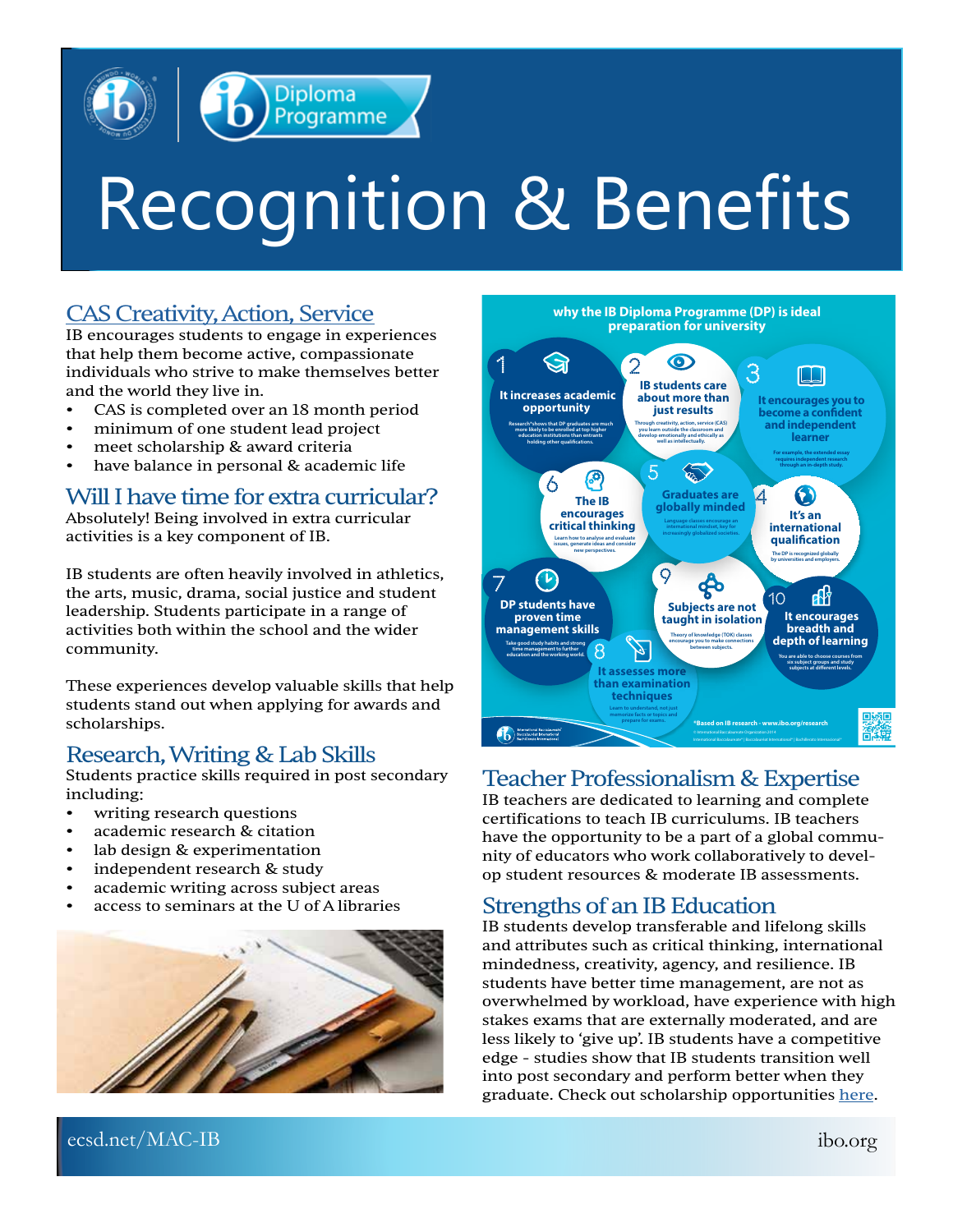

### MAC IB Course Sequence

|         | Grade 10                                                                            | Grade 11                                                                           | Grade 12                                                                        |
|---------|-------------------------------------------------------------------------------------|------------------------------------------------------------------------------------|---------------------------------------------------------------------------------|
| Group 1 | English 10-1 Enhanced                                                               | English 20-1 IB                                                                    | English $30-1$ IB &<br>English Lit 35                                           |
| Group 2 | French 10 Enhanced &<br>(French 20 IB SL)<br>Spanish 10 Enhanced<br>FLA 10 Enhanced | French 20 IB SL or<br>(French 30 IB SL)<br>Spanish 20 IB ab initio<br>FLA 20 IB HL | French 30 IB SL<br>Spanish 30 IB ab initio<br>FLA 30 IB HL                      |
| Group 3 | Social 10-1 Enhanced                                                                | Social 20-1 IB                                                                     | Social 30-1 IB &<br>History 35                                                  |
| Group 4 | Science 10 Enhanced &<br>(Chem 20IB/20 level<br>science)                            | Biology 20 IB<br>Chemistry 20 IB or<br>(Chemistry 30IB & LS 35)<br>Physics 20 IB   | Biology 30 IB & Bio 35<br>Chemistry 30 IB & LS 35<br>Physics 30 IB & Physics 35 |
| Group 5 | Math 10 C Enhanced                                                                  | Math 20-1 IB &<br>Math 30-1 IB                                                     | Math 31 IB & LS 35                                                              |
| Group 6 | Art 10 Enhanced<br>$(8c 20$ IB/reg)<br>Drama 10 Enhanced<br>$(8c 20$ IB/reg)        | Art 20 IB<br>(or Art 30 IB/reg)<br>Drama 20 IB<br>(or Drama 30 IB/reg)             | Art 30 IB<br>Drama 30 IB                                                        |

#### Post Secondary Planning

Review entrance requirements for each of the institutions that you are considering applying to. Requirements & calculations vary by program.

Plan ahead and get as much education as you can before you go to post secondary. The extra work you do in high school will be well worth it as you move forward. Use your time wisely and take courses that will provide you with extra options when you are applying so you can maximize your admission average.



[UAlberta IB Admissions](https://www.ualberta.ca/admissions/undergraduate/resources/ib-students/index.html?)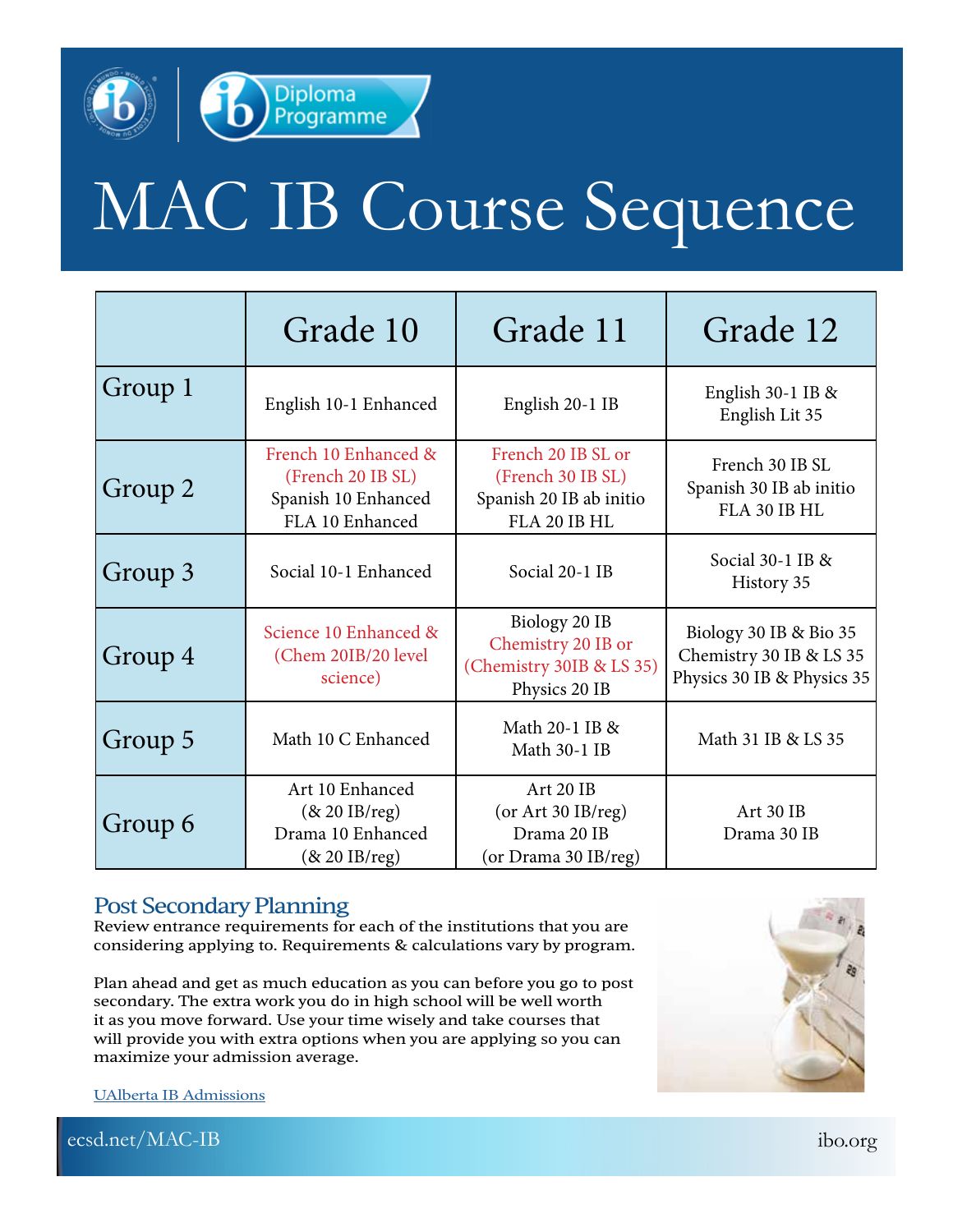

## MAC IB: FAQs

#### **Does IB really matter?**

It does! Although Alberta has a strong curriculum, IB reinforces key skills that help students to be successful in post secondary. Research has shown that IB students have higher success rates, including completion and entrance into specialized programs. IB gives students important recognition in a competitve world.

#### **Are there fees if I want to take an IB course?**

ECSD largely subsidizes the IB program for students who enroll, however, there is a \$150/year charge to a maximum of \$300. This fee applies whether you take 1 course or a full diploma.

#### **Who marks the [IB assessments?](https://www.ibo.org/programmes/diploma-programme/assessment-and-exams/)**

MAC teachers provide a predicted grade based on in-class work, but the final grades for IB assessments are externally moderated by IB examiners from around the world. Standardized assessments and criteria ensure students are graded consistently & objectively in each subject area.

#### **What does grading look like in IB?**

Students will recieve an Alberta grade as well as an IB grade. IB assessments are graded on a scale from 1-7. Students need to have a 90%+ to earn a 6 or 7. Final IB grades are based on externally moderated coursework and IB exams in the grade 12 year.

#### **Is there a pre-requisite grade to go into the Diploma Programme?**

Students who have an 80% or higher tend to be more successful in their IB courses, however prior academic success is less of an indicator than a student's determination to do their best. Teacher recommendations are highly valued, as well as consideration of attendance, missed exams, late assignments, engagement in class and work/study habits.

#### **How many points do you need for an IB Diploma?**

Full IB students must earn a minimum of 24/45 points to recieve an IB Diploma with no mark below 3.

#### **Do I have to do Full IB?**

No. Students can take individual IB courses of their choice as a course candidate, however CAS, TOK and EE are only for full IB students. At MAC, we recommend taking as much IB as you can handle and leaving high school with as much education as you can!

#### **What will my schedule look like in grade 10?**

Students who are interested in pursing IB should focus on an academic schedule. Take options that can be used for university admission and try to take at least one 20 level course in grade 10.

#### **I am afraid I will be overwhelmed. Is IB too much work?**

Doing well in school is a lot of work. Successful students learn to be organized, prioritize tasks, stick to schedules and work efficiently. If you already work hard in school, it will be similiar. IB is different work.

#### **More Information & Resources**

[Benefits for Students](https://www.ibo.org/benefits/benefits-for-students/) [Why IB students Succeed](https://www.ibo.org/university-admission/discover-why-ib-students-succeed/) **[IBO Blog: Inspiring Alumni](https://blogs.ibo.org/blog/category/inspiring-alumni/)** 

[bit.ly/MACIBDP](https://www.ecsd.net/8403/page/1984/ib-diploma-program) [ibo.org](http://ibo.org)